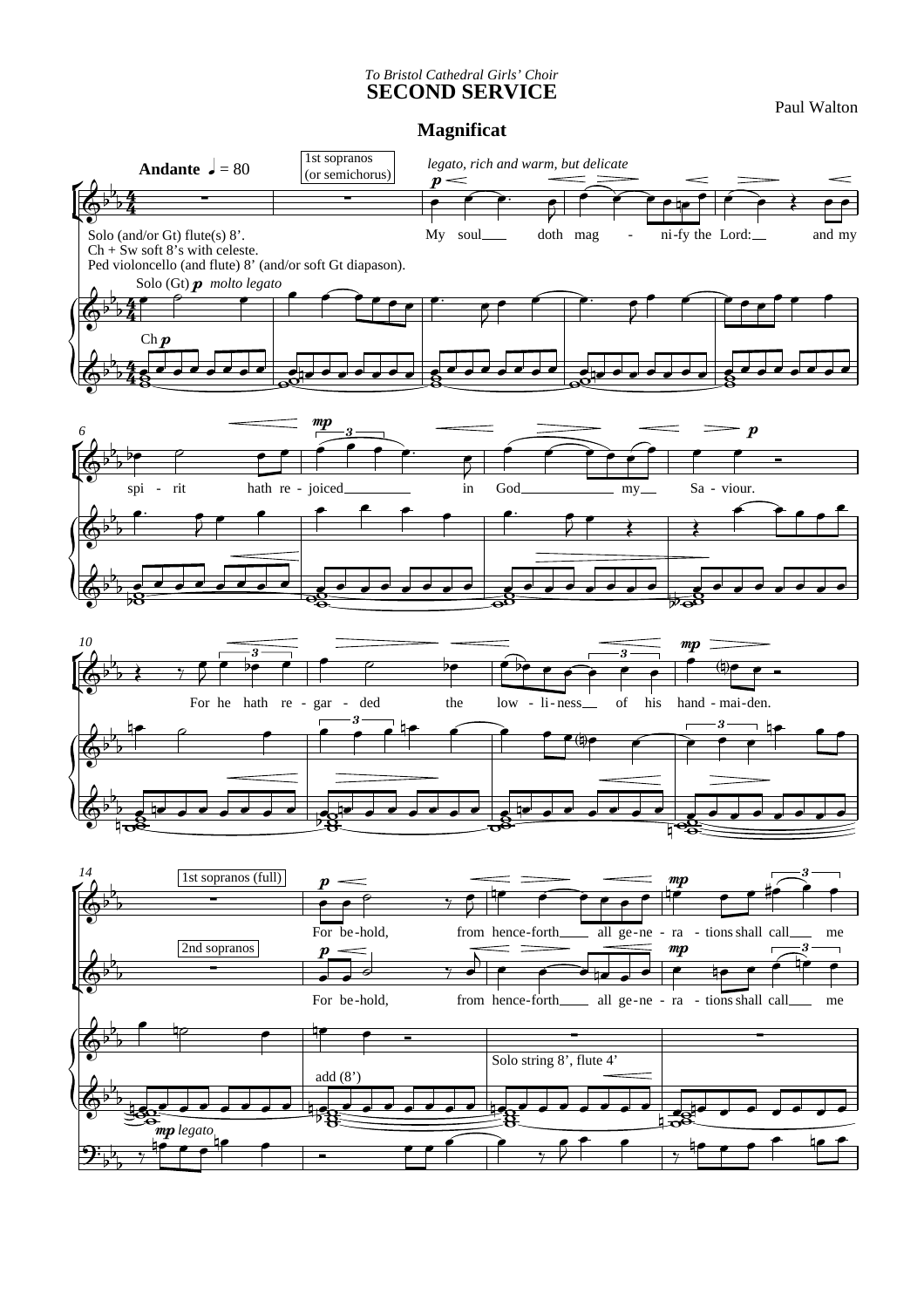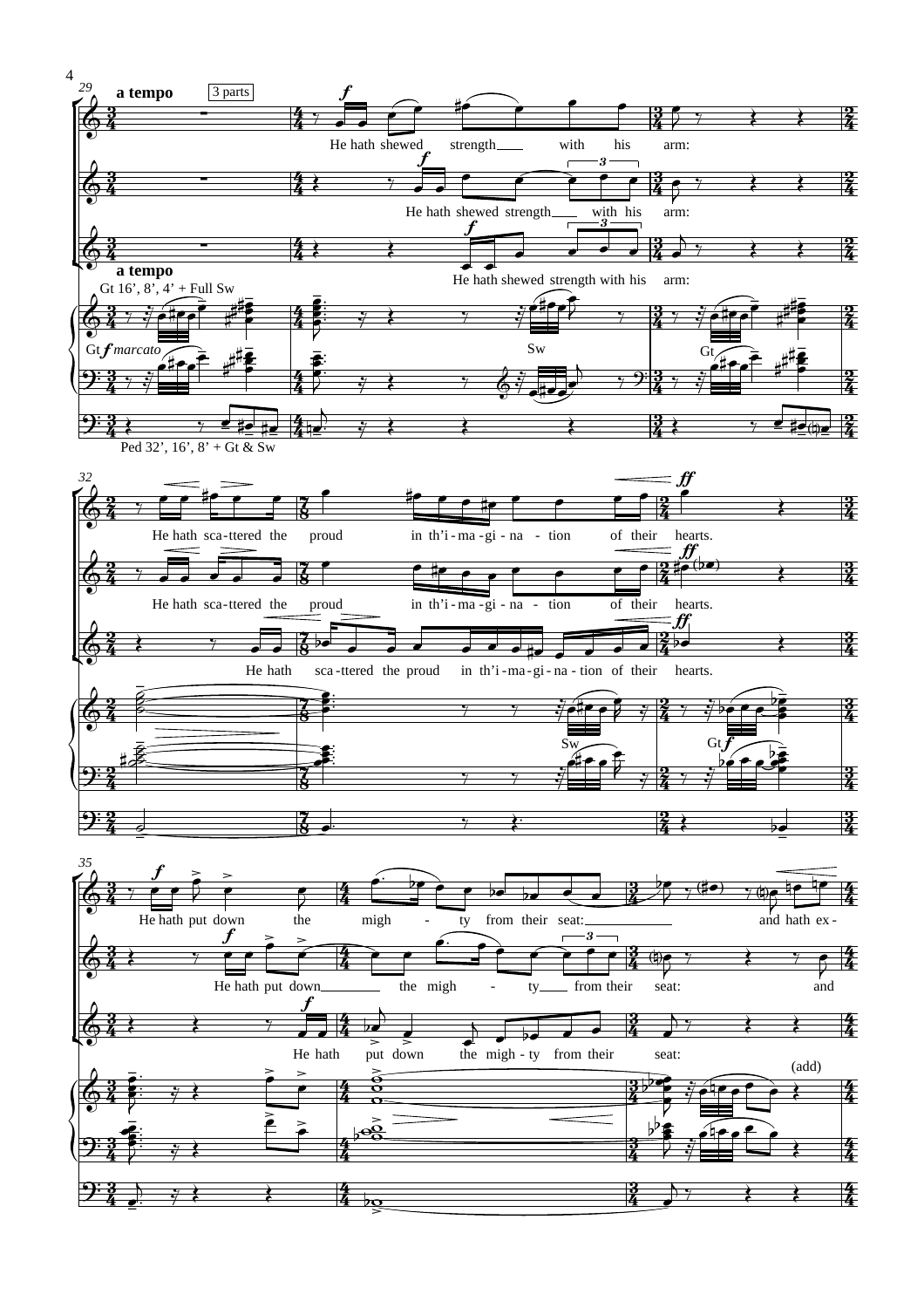





6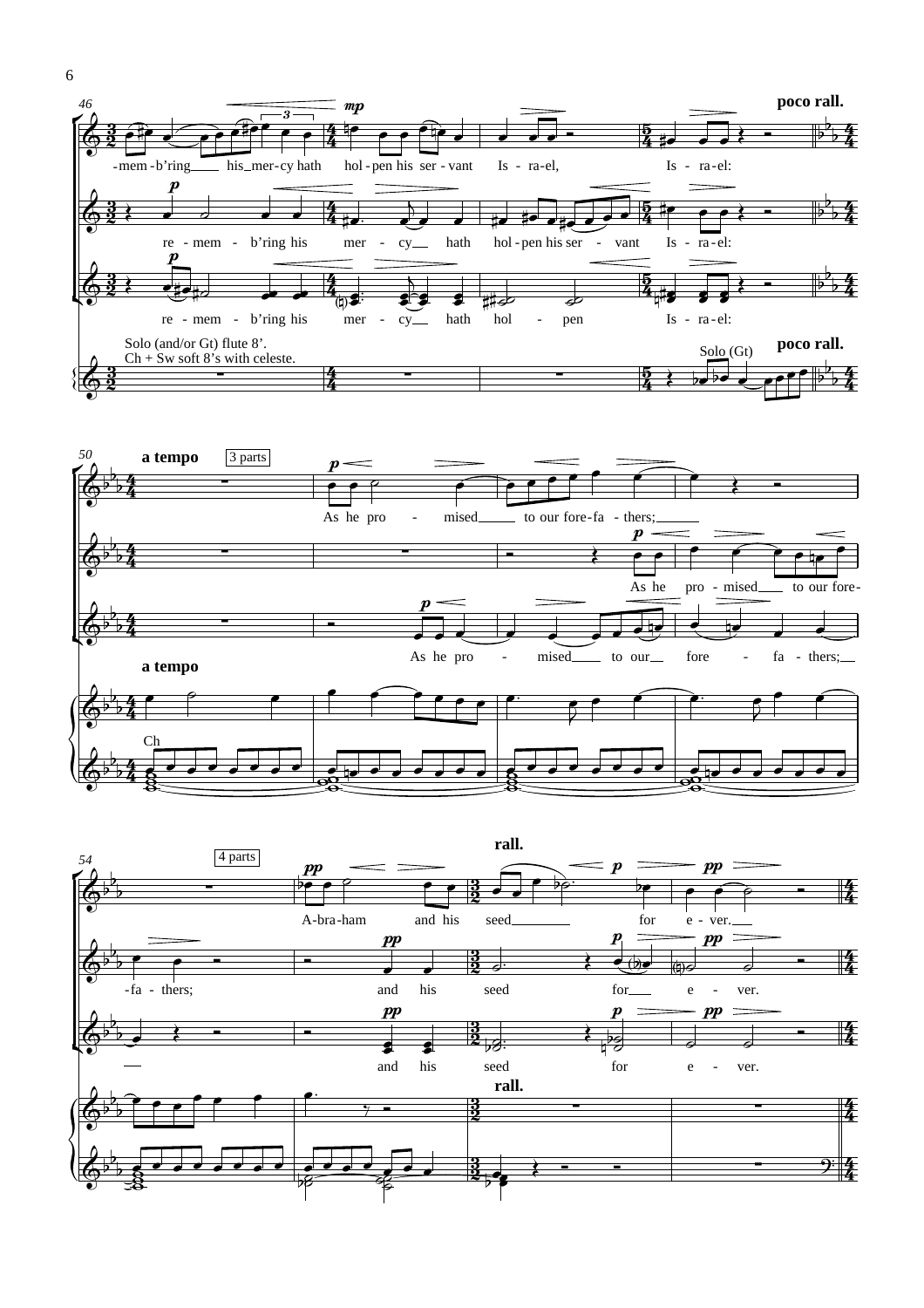



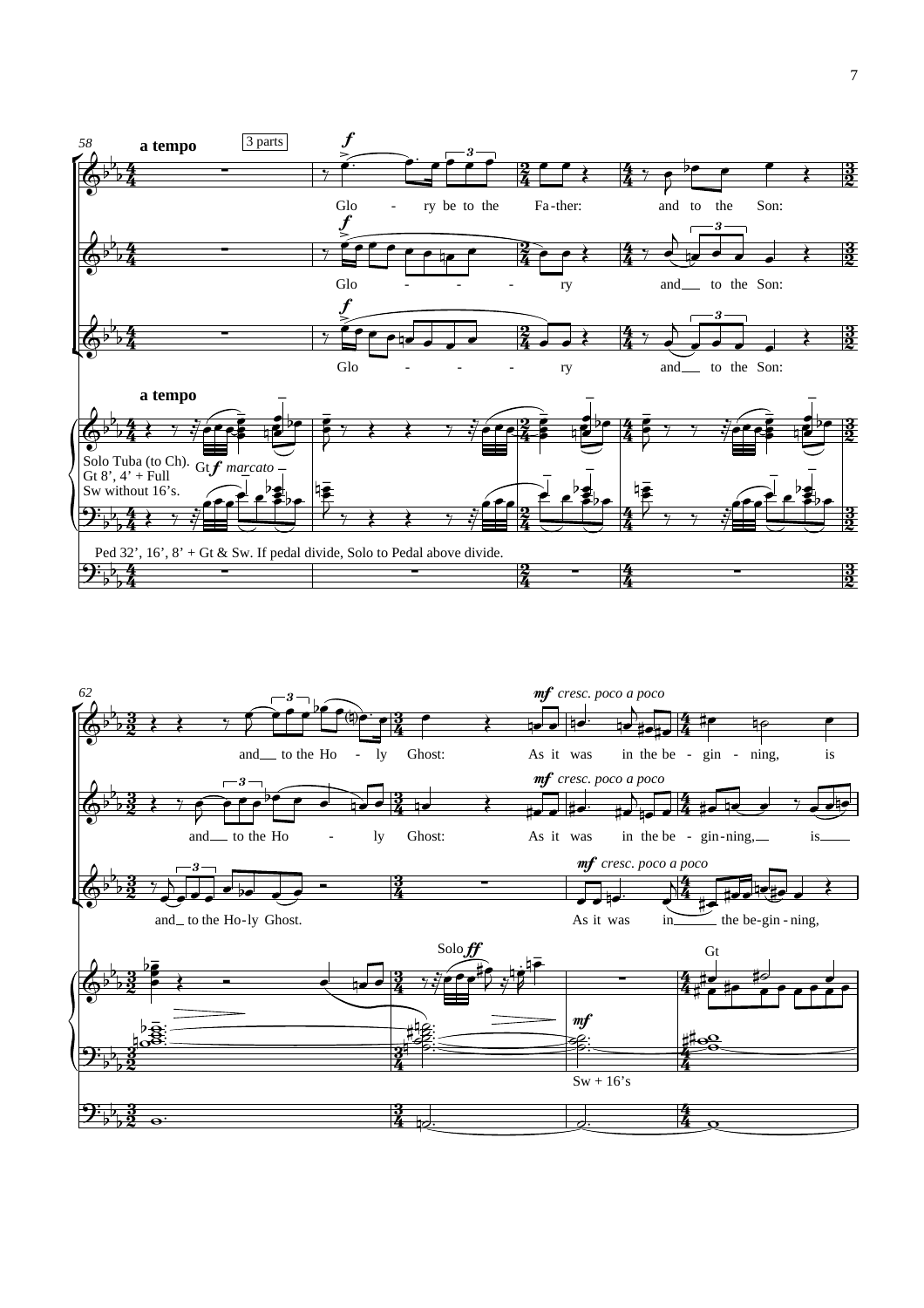## **Nunc Dimittis**







\* the lower half of the choir when divided into two